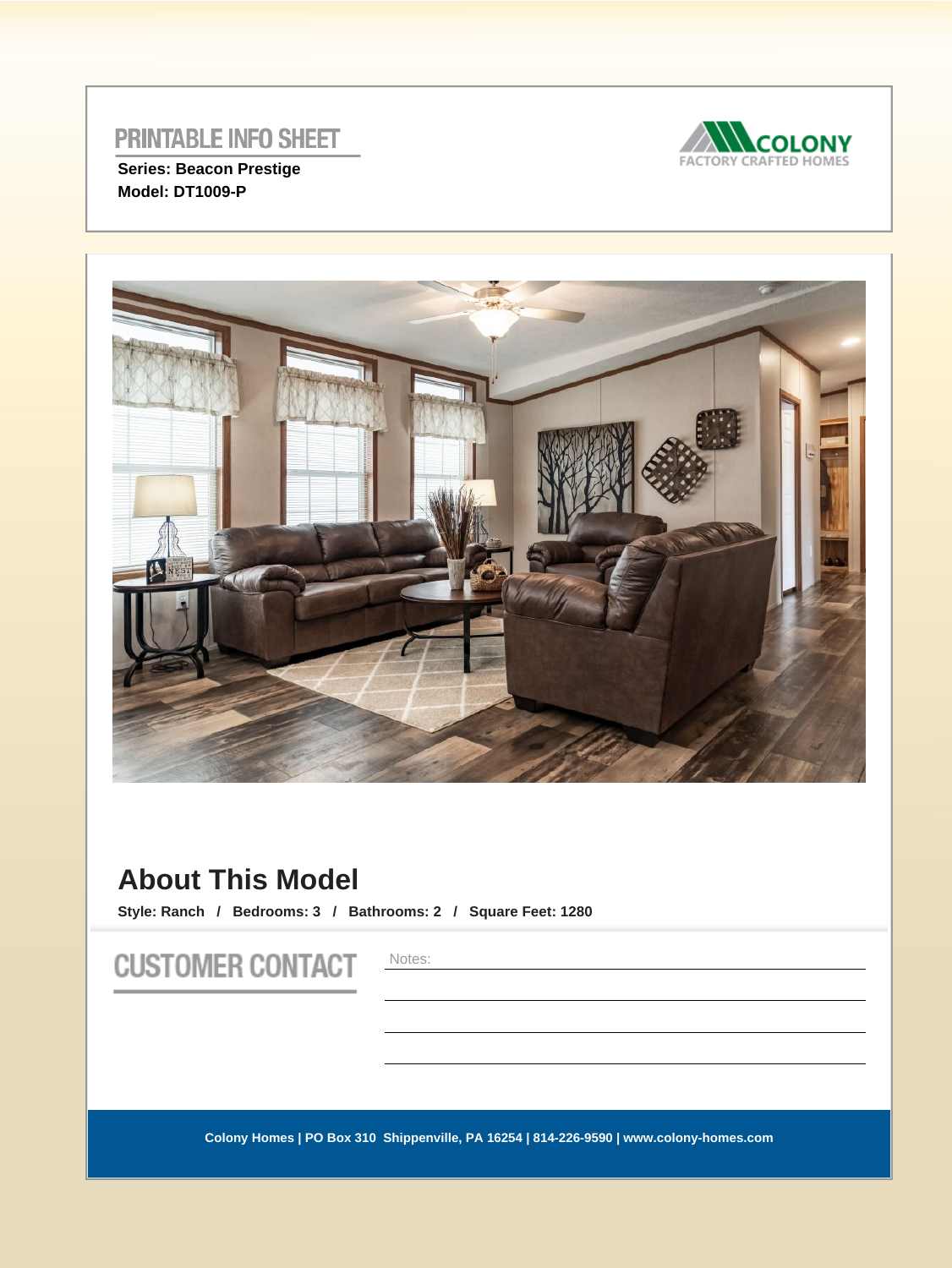**Series: Beacon Prestige Model: DT1009-P** 



#### **Floorplan**48'  $5' - 4''$  $5'$ -8"  $11$  $17<sup>1</sup>$  $9^{\circ}$ Opt Skyview Wall & Transom Above Windows œ m.  $\frac{1}{\cot \theta}$ Kitchen  $\overline{g}$ Great ١ŀ Room ∶̃∑Ba  $opt$  IB-123 ٦ 26'-8" .<br>Cathedral Ceiling Nook 1 Throughout Master Bdrm 2 Bdrm 3 Bdrm 2 Bedroom OVE e  $13' - 4''$  $10'$  $4' 8''$  $10<sup>1</sup>$  $10'$ Optional Stairwell DT1009-P 2848 Approx. 1280 Sq. Ft. S = Std. 4" staggered overhead cabinets  $\bullet$  = Std. can light Colony Factory Crafted Homes Callout<br>2848 Scale: Date:<br>1/8" = 1'-0" 05/31/2019<br>Drawn By: Reference:<br>OY NONE DT1009-P Cust Date No.<br>7/16/2019  $-\overline{p_E}$ Literature

**CUSTOMER CONTACT** 

Notes: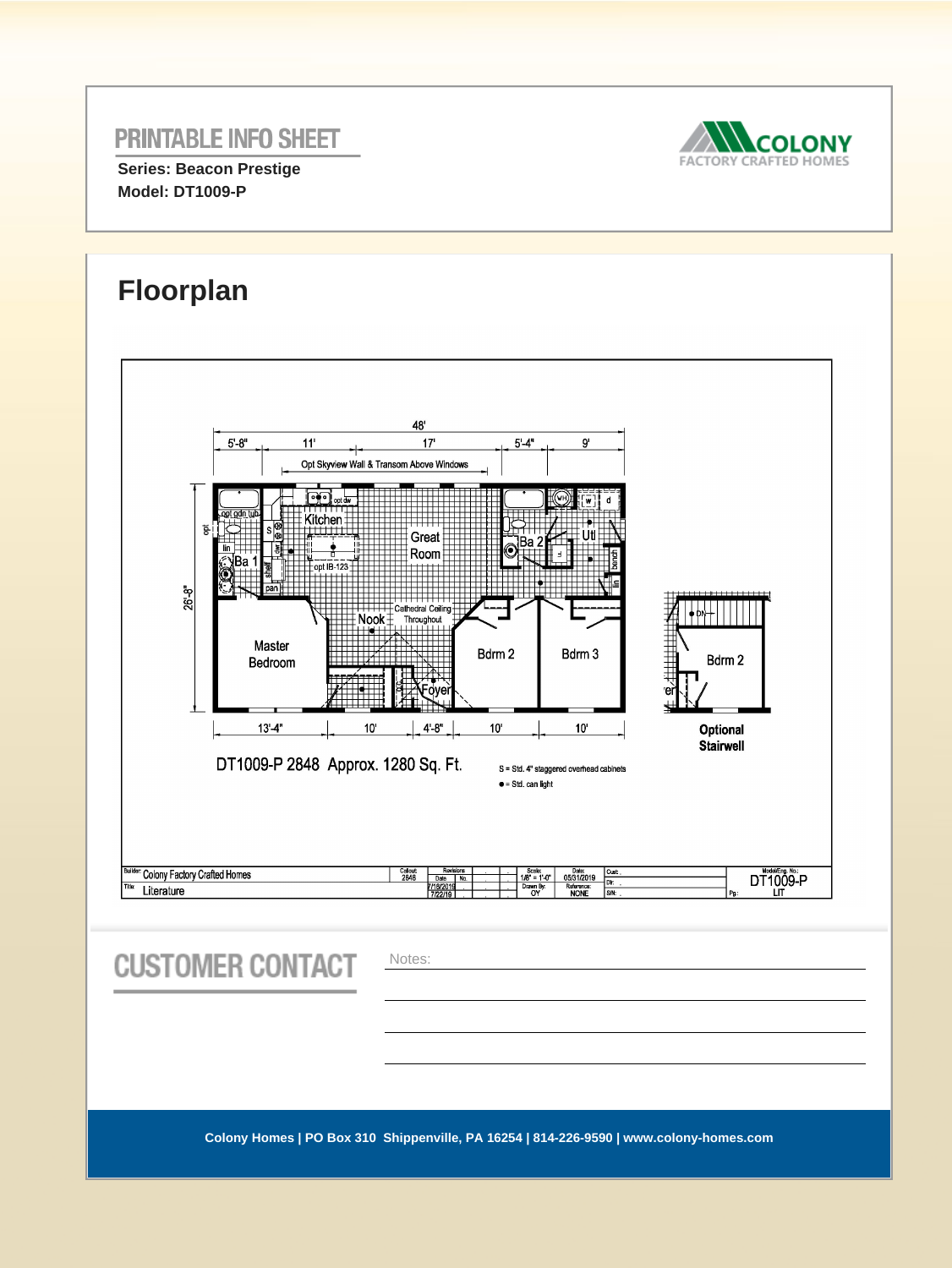**Series: Beacon Prestige Model: DT1009-P** 



# **Standards & Features**

#### **INTERIOR**

Flat Ceiling Throughout - Single Cathedral Ceiling Throughout -Ranch Stipple Ceiling 8' Sidewall Height - Single 7'6" Sidewall Height - Ranch Vinyl Wall Coverings on Gypsum LED Flush Mount Ceiling Lights Pre-Hung Door Jambs Mortise Hinges Metal Interior Passage Sets Floor Mount Door Stops Smoke Detectors With Battery Back-Up Wire Shelving in Guest Closet 2" Mini Blinds Throughout White 6-Panel Passage Doors

#### **EXTERIOR**

Patina Square Light at Front Door Seeded Glass Light at Rear Door One GFI-Protected Exterior Receptacle Vinyl Dutch Lap Siding Sheathing Board Under Siding Shingle Roof with 4" Eaves & ndash; Single Section (14/16) 10" Eaves & ndash: Ranch Homes (28/32) 12" Gable End Overhang Ridgevent Roof Ventilation System 38x82 Steel 6-Panel Front Door 34x82 6-Panel Rear Door Schlage Exterior Locksets Keyed Alike

## **EXTERIOR (continued)** Vinyl Insulated Windows with Grids

12" Raised Panel Shutters on Front Door Side

#### **CONSTRUCTION**

2x6 Transverse Floor – 12/14 wide 2x8 Transverse Floor – 16 wide 2x6 Exterior Walls on 16" Centers\*\* ¾" T&G OSB Floor Decking 20# Roof Load Recessed Frame Design

#### **KITCHEN**

30" Deluxe Black Gas Range Power Range Hood with Light 18 Cubic Foot Black, No-Frost Refrigerator Stainless Steel Sink - 33x19x7 Empire Hi-Rise Faucet 1 USB Receptacle

### **BATHS**

60" Tub/Showers 1.6 Gallon Per Flush Elongated Toilets China Stool, Tank and Lid Lighted Vent Fan in Each Bath Empire Faucets Anti-Scald Faucets in Tub/Shower Shower Drain w/ Removable Strainer

#### **CABINETRY**

KCMA Evermore Custom Cabinetry MDF Mission Style Cabinet Doors Brushed Nickel Cabinet Hardware Lined Overhead Cabinets

# **CUSTOMER CONTACT**

Notes: